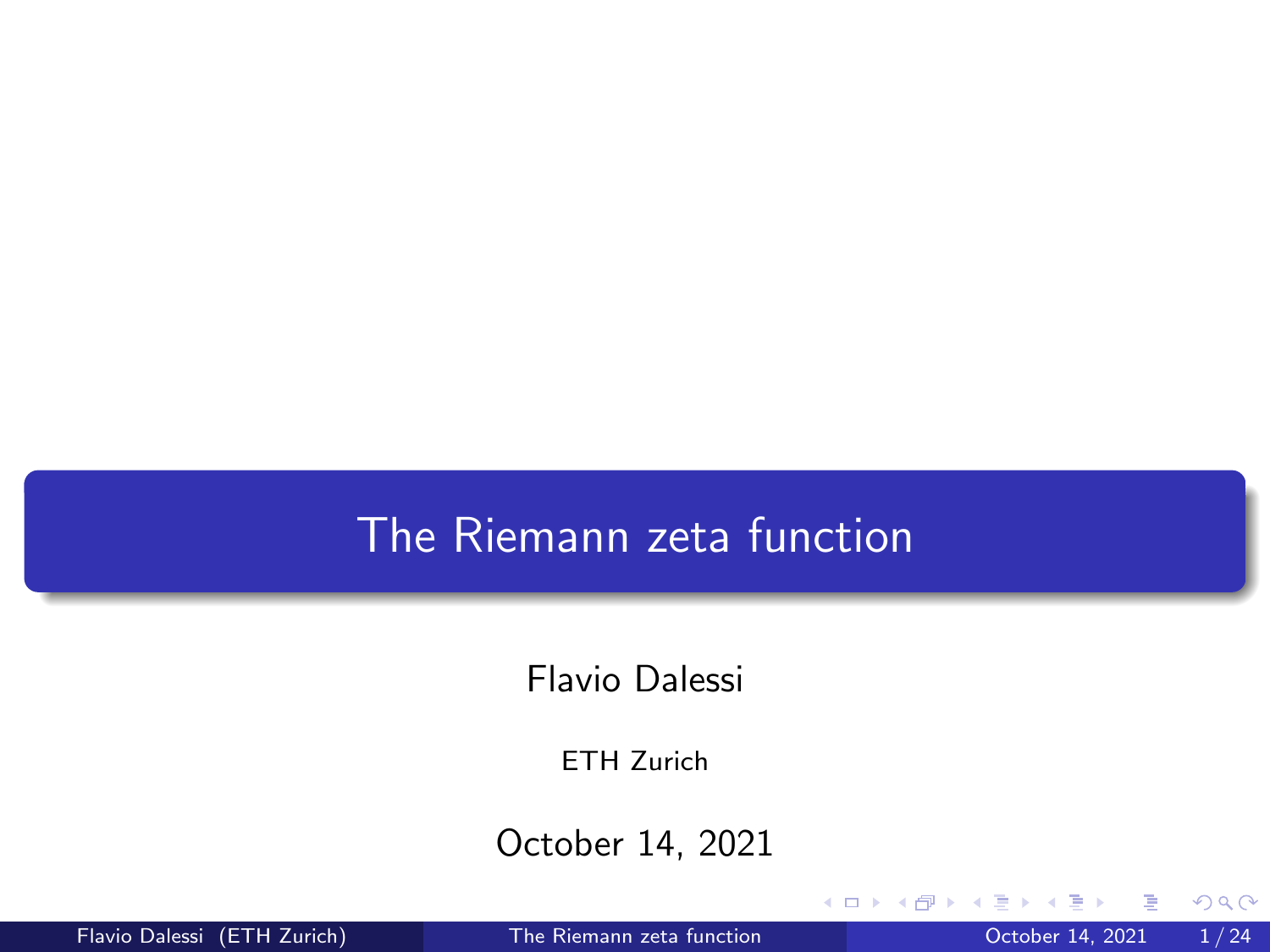### [Introduction and alternative representations](#page-2-0)

- [Analytic continuation](#page-2-0)
- [Bernoulli numbers](#page-2-0)
	- [Basic properties of the zeta function](#page-2-0)
- [Functional equation](#page-2-0)
- [Zeros of the zeta function](#page-2-0)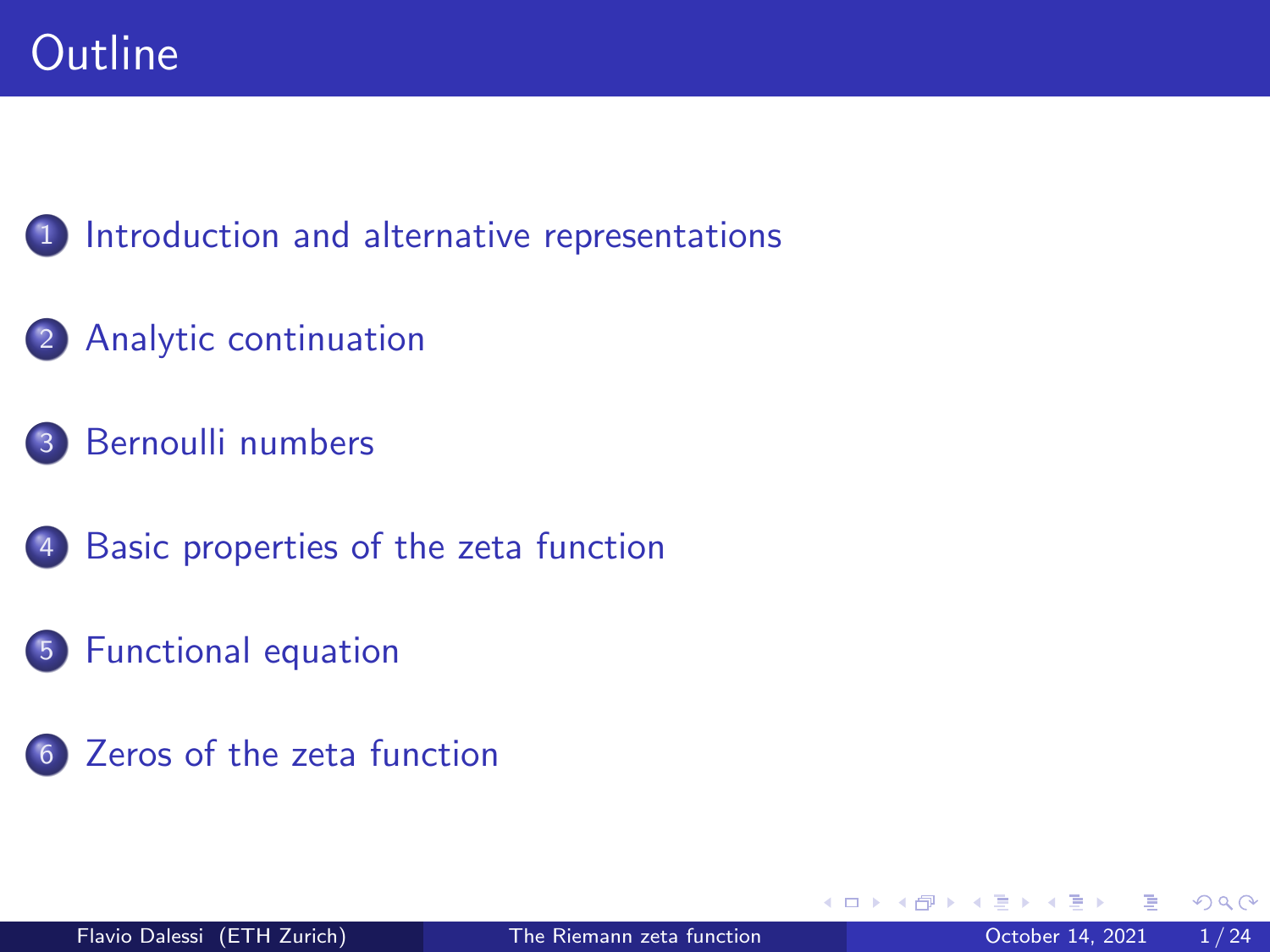<span id="page-2-0"></span>Let s be a complex number and  $\sigma$ , t respectively his real and imaginary parts. Then we define for  $\sigma > 1$  the  $\zeta$ -function as:

$$
\zeta(s) = \sum_{n=1}^{\infty} \frac{1}{n^s} \qquad (\sigma > 1)
$$
 (1)

having that it holds

$$
\zeta(s) = \prod_{p \text{ prime}} \frac{1}{1 - p^{-s}}
$$

$$
\zeta(s) = \frac{1}{\Gamma(s)} \int_0^\infty \frac{t^{s-1}}{e^t - 1} dt
$$
 (2)

 $\Omega$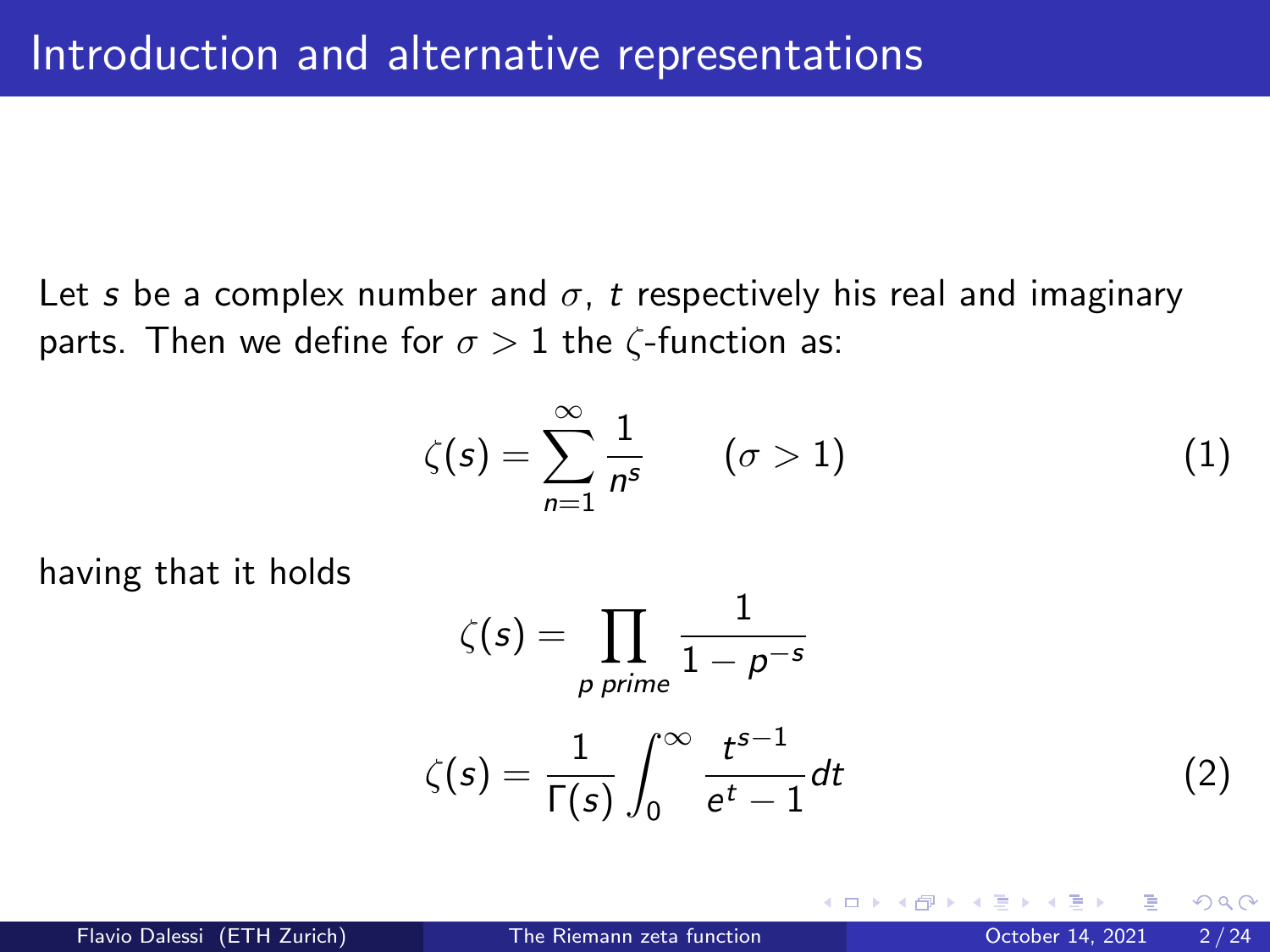We use the abscissa of convergence formula for Dirichlet series:

$$
\sigma_0 = \limsup_{n \to \infty} \frac{\log \left( \left| \sum_{k=1}^n a_k \right| \right)}{\lambda_n} \quad \text{for } \sum a_n e^{-\lambda_n s}
$$

for  $\psi(s)=(1-\frac{1}{2^s})$  $rac{1}{2^s} + \frac{1}{3^s}$  $\frac{1}{3^s} - \cdots$  ), where we get as result  $\sigma_0 = 0$ . Therefore because of

$$
\psi(s) = \zeta(s) - 2\left(\frac{1}{2^s} + \frac{1}{4^s} + \cdots\right) = (1 - 2^{1-s}) \cdot \zeta(s)
$$

we can conclude that  $\zeta$  can be extended as meromorphic function to any s such that  $\sigma = Re(s) > 0$ 

つへへ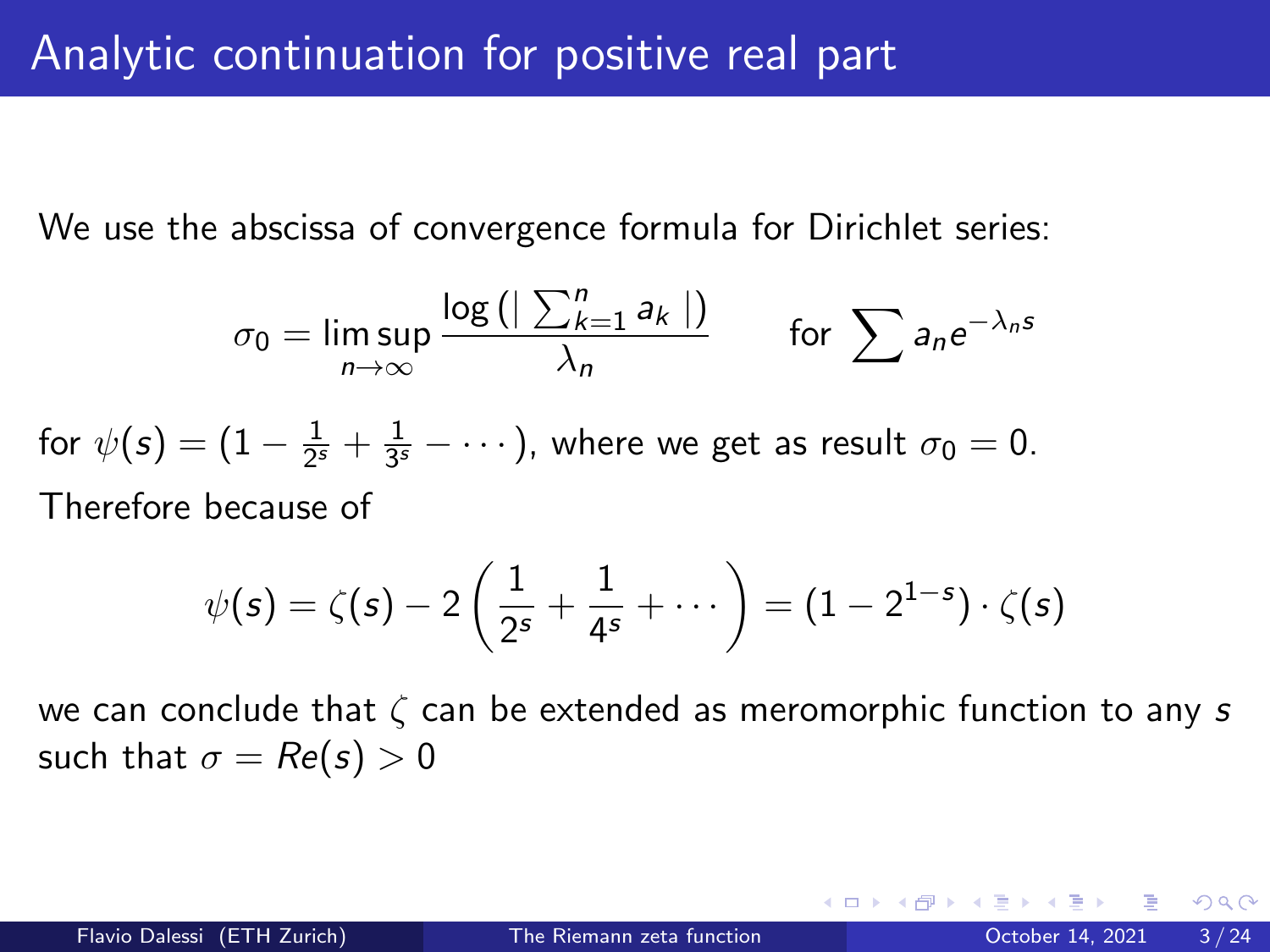The only points where  $\zeta$  can have a singularity (poles for instance) are the zeros of  $(1-2^{\mathbf{1}-\mathbf{s}})$  hence

$$
s \in \{1, 1 \pm \frac{2\pi i}{\log(2)}, 1 \pm \frac{4\pi i}{\log(2)} + \cdots\}
$$

By slighlty changing  $\psi$  to  $\tilde{\psi}=1+\frac{1}{2^s}-\frac{2}{3^s}$  $rac{2}{3^s} + \frac{1}{4^s}$  $\frac{1}{4^{s}} + \frac{1}{5^{s}}$  $rac{1}{5^s} - \frac{2}{6^s}$  $\frac{2}{6^s}$  –  $\cdots$  and noticing

$$
\tilde{\psi}(s)=(1-3^{1-s})\cdot\zeta(s)
$$

we conclude that  $s = 1$  is the only possible pole (with positive real part).

 $\Omega$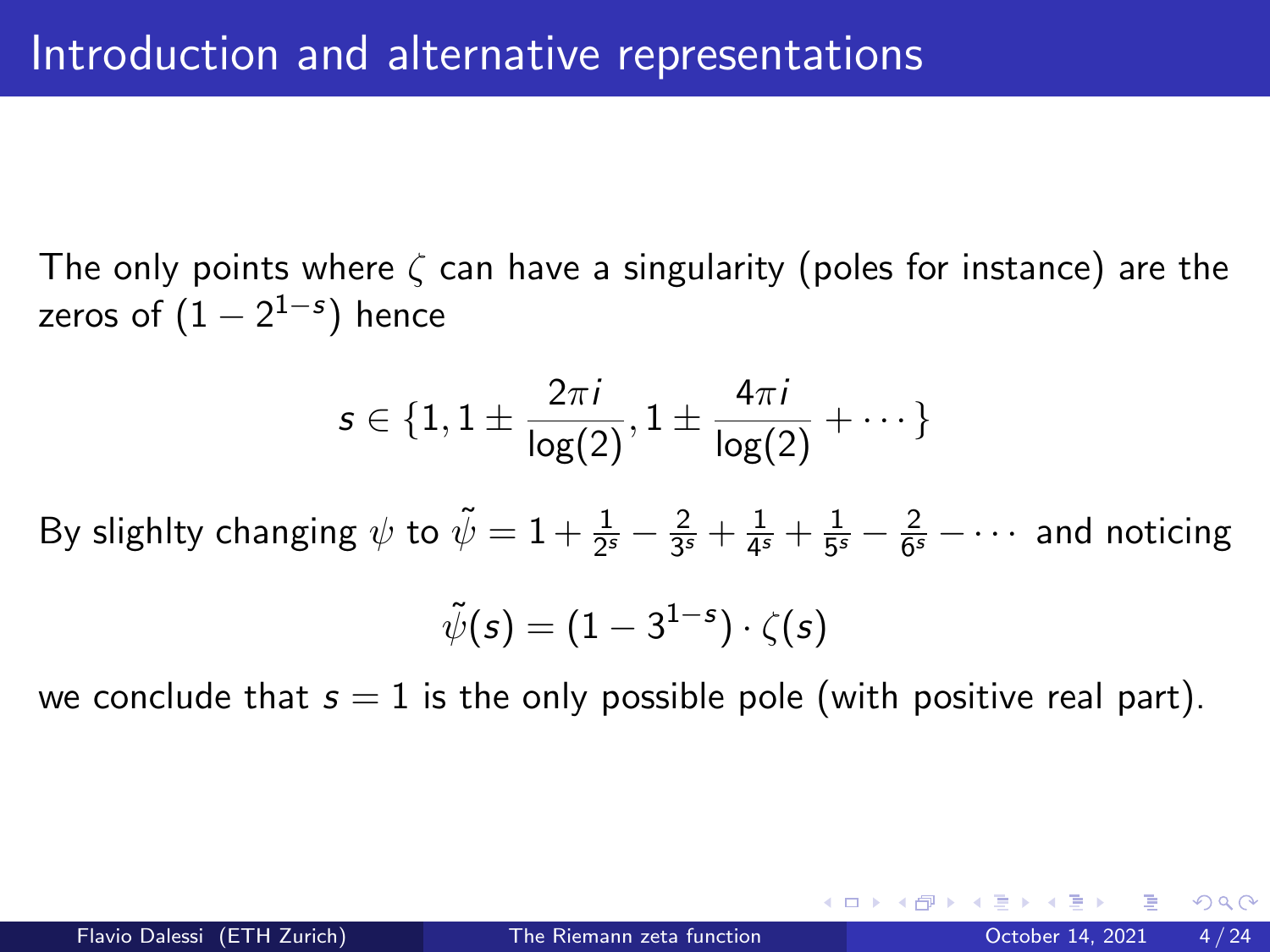The Bernoulli numbers are defined as the real coefficients such that:

<span id="page-5-0"></span>
$$
\frac{t}{e^t-1}=\sum_{k=0}^{\infty}\frac{B_k}{k!}t^k,\qquad\text{where }(|t|<2\pi). \tag{3}
$$

Taking the inverse of the power series in the denominator

$$
\frac{t}{e^t-1}=\frac{t}{t+\frac{t^2}{2!}+\frac{t^3}{3!}+\frac{t^4}{4!}+\dots} = 1-\frac{t}{2}+\frac{t^2}{12}+0\cdot t^3-\frac{t^4}{720}+\dots
$$
 (4)

one can compute recursively each  $B_n$  Therefore

$$
B_0 = 1
$$
,  $B_1 = -\frac{1}{2}$ ,  $B_2 = \frac{1}{6}$ ,  $B_3 = 0$ ,  $B_4 = -\frac{1}{30}$ , ... (5)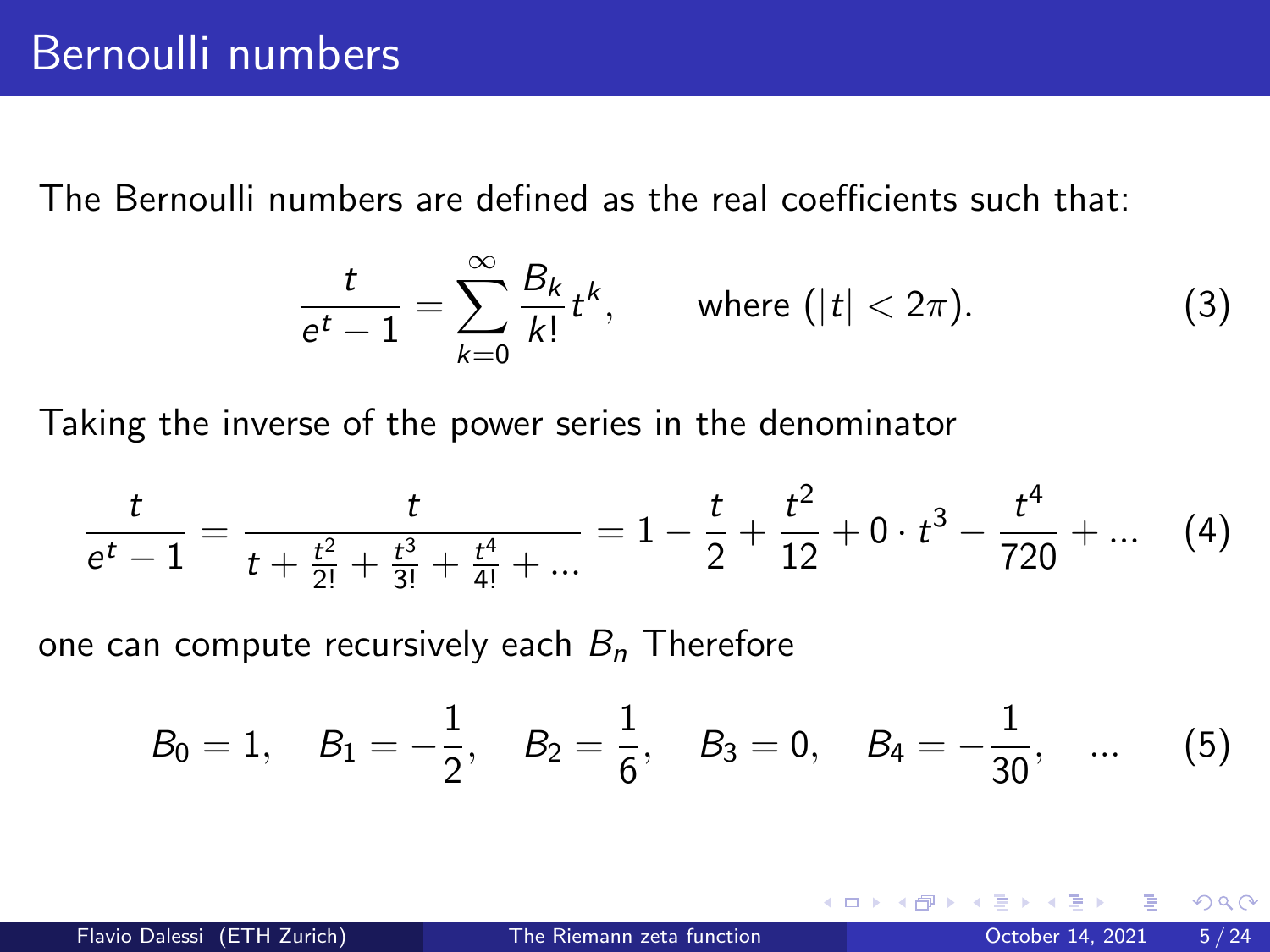By the Taylor coefficients of the equation

$$
\frac{t}{e^t-1} - \frac{-t}{e^{-t}-1} = \frac{te^{-t}-t+te^t-t}{e^te^{-t}-e^t-e^{-t}+1} = -t
$$

we see that for any odd  $k \geq 3$  it holds  $B_k = 0$ .

We have thus the simple but very useful relation

$$
(-1)^n B_n = B_n, \qquad n \ge 2 \tag{6}
$$

One last relation which is very interesting is the recursive formula

$$
\sum_{r=0}^{n} {n \choose r} B_r = (-1)^n B_n \tag{7}
$$

 $\Omega$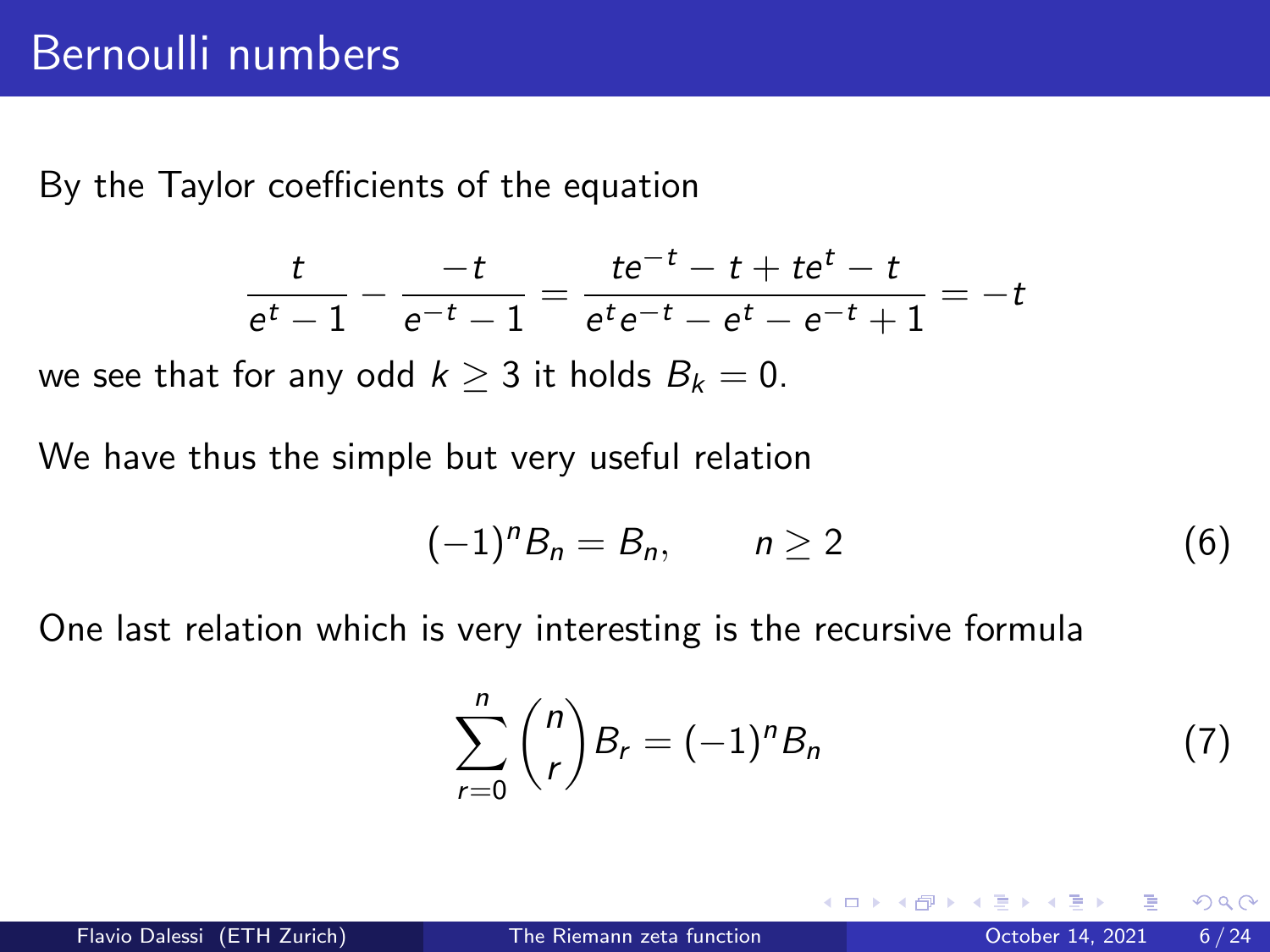We can obtain this result by using the generating series [\(3\)](#page-5-0)

$$
\sum_{n=0}^{\infty} \left( \sum_{r=0}^{n} {n \choose r} B_r \right) \frac{t^n}{n!} = \sum_{0 \le r \le n} \frac{B_r t^n}{r!(n-r)!}
$$

$$
= \sum_{r=0}^{\infty} \sum_{k=0}^{\infty} \frac{B_r t^{r+k}}{r!k!}
$$

$$
= \left( \sum_{r=0}^{\infty} \frac{B_r t^r}{r!} \right) \left( \sum_{k=0}^{\infty} \frac{t^k}{k!} \right)
$$

$$
= \frac{t}{e^t - 1} \cdot e^t = \frac{-t}{e^{-t} - 1} = \sum_{n=0}^{\infty} (-1)^n B_n \frac{t^n}{n!}
$$

4 D F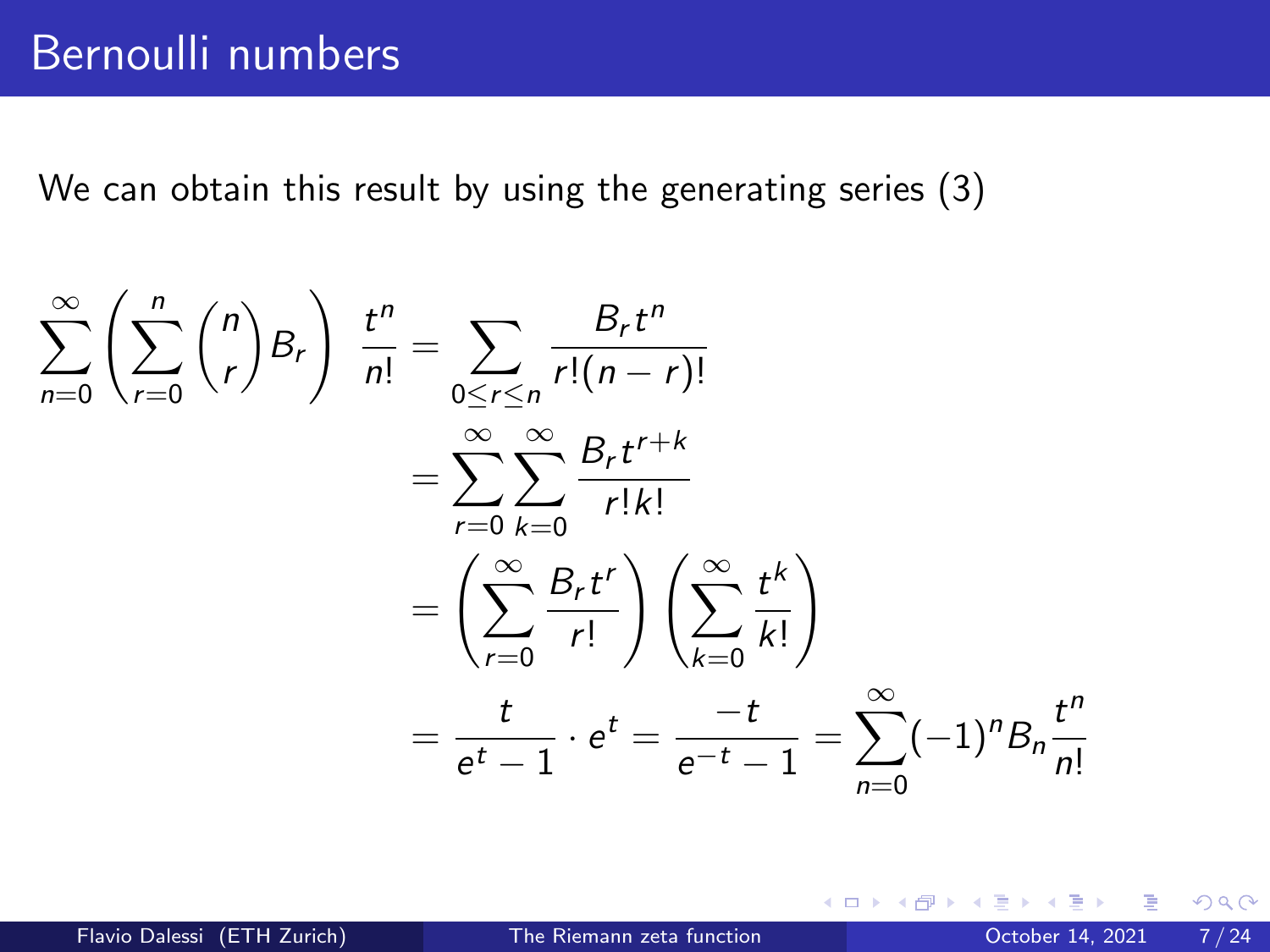#### Theorem

For the function defined (for  $\sigma>1)$  by  $\sum_{n=1}^{\infty}\frac{1}{n^s}$  $\frac{1}{n^s}$ , there exist a meromorphic continuation in the whole complex plane, with just one unique pole. This appears at the point  $s=1$  and is a simple pole with residum 1. Moreover the values of  $\zeta$  at the non-postive Integers are rational and it holds:

 $\zeta(0)=-\frac{1}{2}$ 2 •  $\zeta(-2n) = 0$  $\zeta(1-2n) = -\frac{B_{2n}}{2n}$  $\zeta(2n) = \frac{(-1)^{n-1}2^{2n-1}\pi^{2n}B_{2n}}{(2n)!}$ (2n)!

where  $n \in \mathbb{Z}_{\geq 1}$  and  $B_n$  are the Bernoulli numbers introduced at the beginning.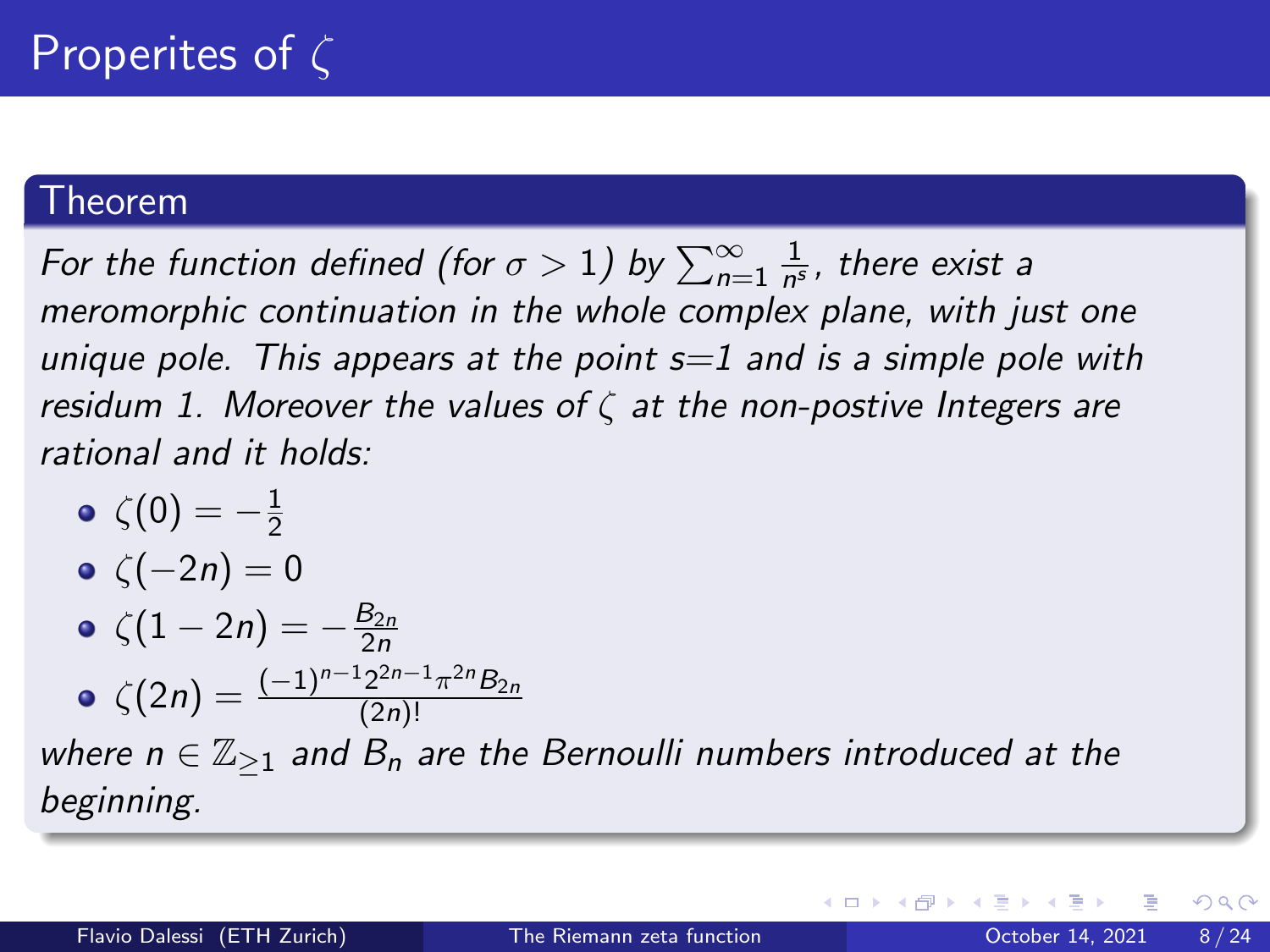## Proof, part1, meromorphic continuation and poles

### Proof:

For computing  $\Gamma(s)\zeta(s)$  we first fix  $n>0$  and define the function

$$
f_n(t) = \sum_{k=0}^n (-1)^k \frac{B_k}{k!} t^k
$$

Then we divide  $\Gamma \cdot \zeta$  in two integrals that we analyse separately

$$
\Gamma(s)\zeta(s) = \int_0^\infty \frac{te^t}{e^t - 1} e^{-t} t^{s-2} dt
$$
  
= 
$$
\int_0^\infty \left(\frac{te^t}{e^t - 1} - f_n(t)\right) e^{-t} t^{s-2} dt + \int_0^\infty f_n(t) e^{-t} t^{s-2} dt
$$
  
= 
$$
I_1(s) + I_2(s)
$$
 (9)

(8)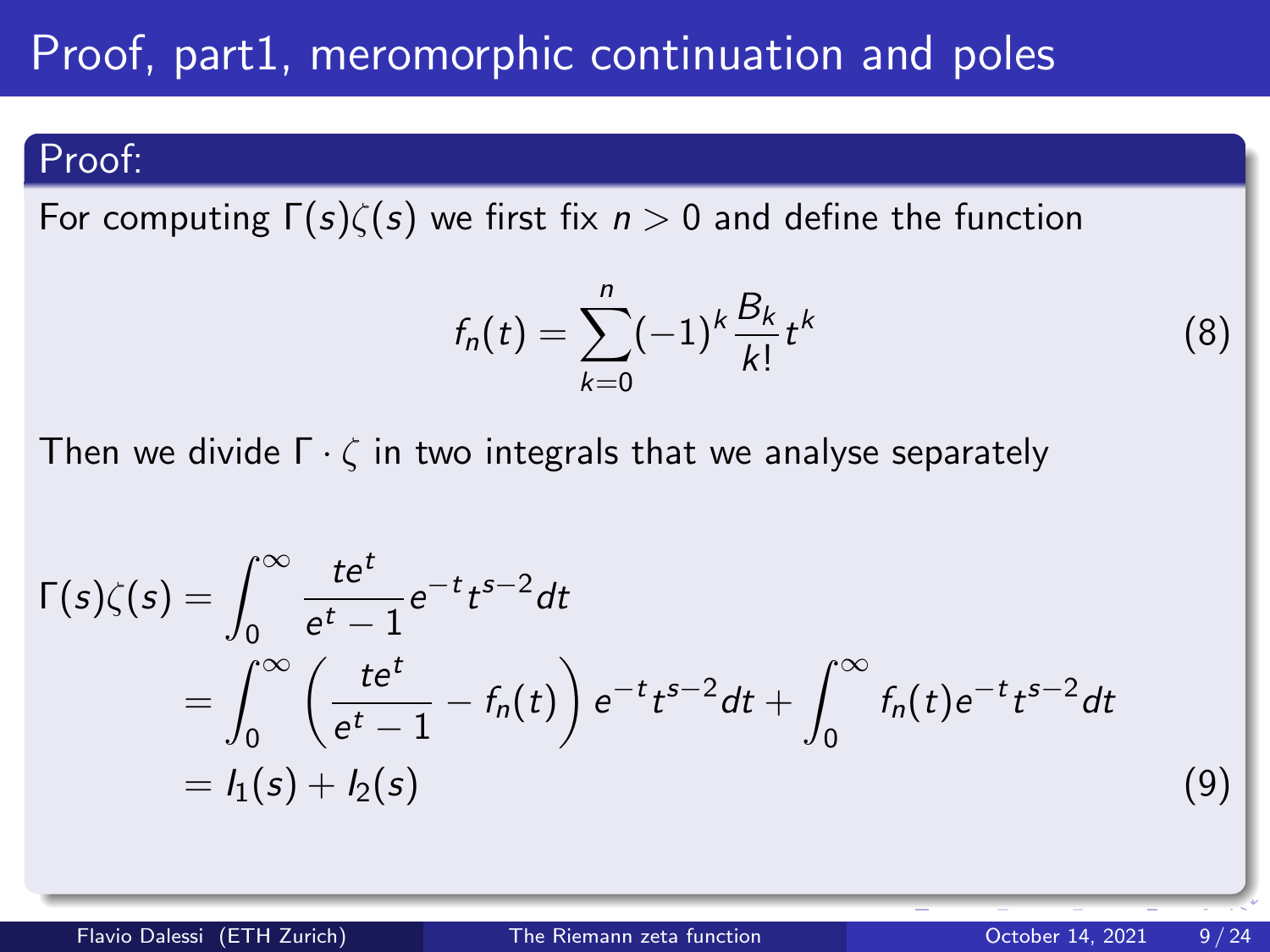# Proof, part1, meromorphic continuation and poles

#### Proof:

For the first integral we note that the factor multiplied by  $e^{-t}t^{s-2}$ semplifies to the sum

$$
\sum_{k=n+1}^{\infty} (-1)^k \frac{B_k}{k!} t^k = O(t^{n+1})
$$
 (10)

because

$$
\frac{te^{t}}{e^{t}-1} = \frac{-t}{e^{-t}-1} = \sum_{k=0}^{\infty} (-1)^{k} \frac{B_{k}}{k!} t^{k}
$$
 (11)

by the taylor expantion of  $\frac{t}{e^t-1}$ . We then get an integral of the form

$$
\int_0^\infty e^{-t} O(t^{n+s-1}) dt \tag{12}
$$

which converges for  $t\to\infty$  because of  $e^{-t}$  and for  $t\to 0$  if  $\sigma>-n$  (by integrability of  $\frac{1}{t^{1-\epsilon}}$  on  $[0,1]$  for  $\epsilon > 0$ ).

Flavio Dalessi (ETH Zurich) [The Riemann zeta function](#page-0-0) October 14, 2021 10 / 24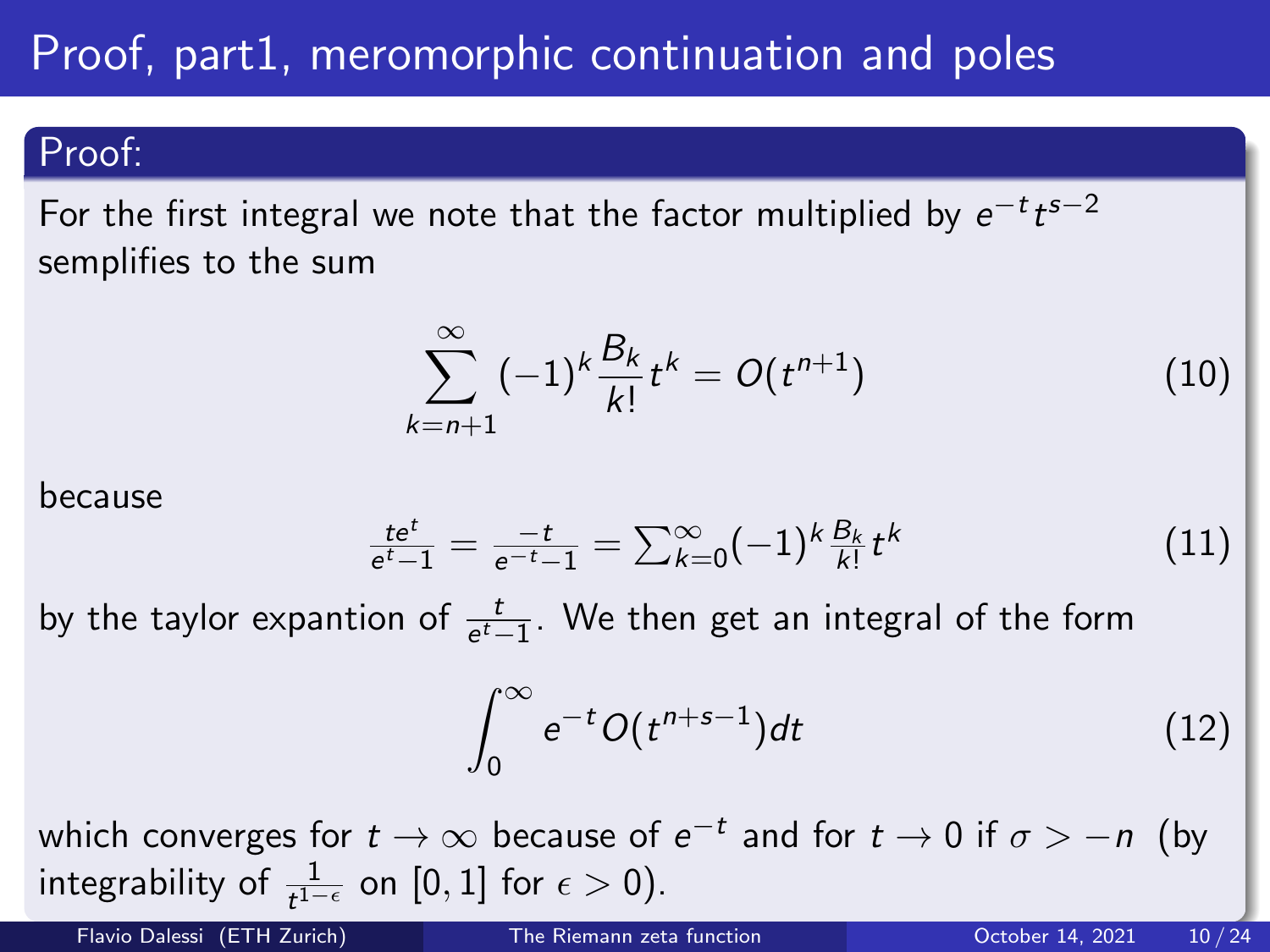## Proof, part1, meromorphic continuation and poles

### Proof:

The second integral is, by definition of  $f_n$  equal to

$$
\int_0^\infty \left(1 + \frac{t}{2} + \sum_{k=2}^n \frac{B_k}{k!} t^k \right) e^{-t} t^{s-2} dt =
$$
\n
$$
\int_0^\infty e^{-t} t^{s-2} dt + \frac{1}{2} \int_0^\infty e^{-t} t^{s-1} dt + \sum_{k=2}^n \frac{B_k}{k!} \int_0^\infty e^{-t} t^{s+k-2} dt =
$$
\n
$$
\Gamma(s-1) + \frac{1}{2} \Gamma(s) + \sum_{k=2}^n \frac{B_k}{k!} \Gamma(s+k-1)
$$
\n(13)

That means that  $I_2$  has poles at most, in  $(\mathbb{Z}_{\leq 1}) \cup (\mathbb{Z}_{\leq 0}) \cup (\mathbb{Z}_{\leq n+1})$  and is therefore a meromorphic function.

€⊡

 $QQ$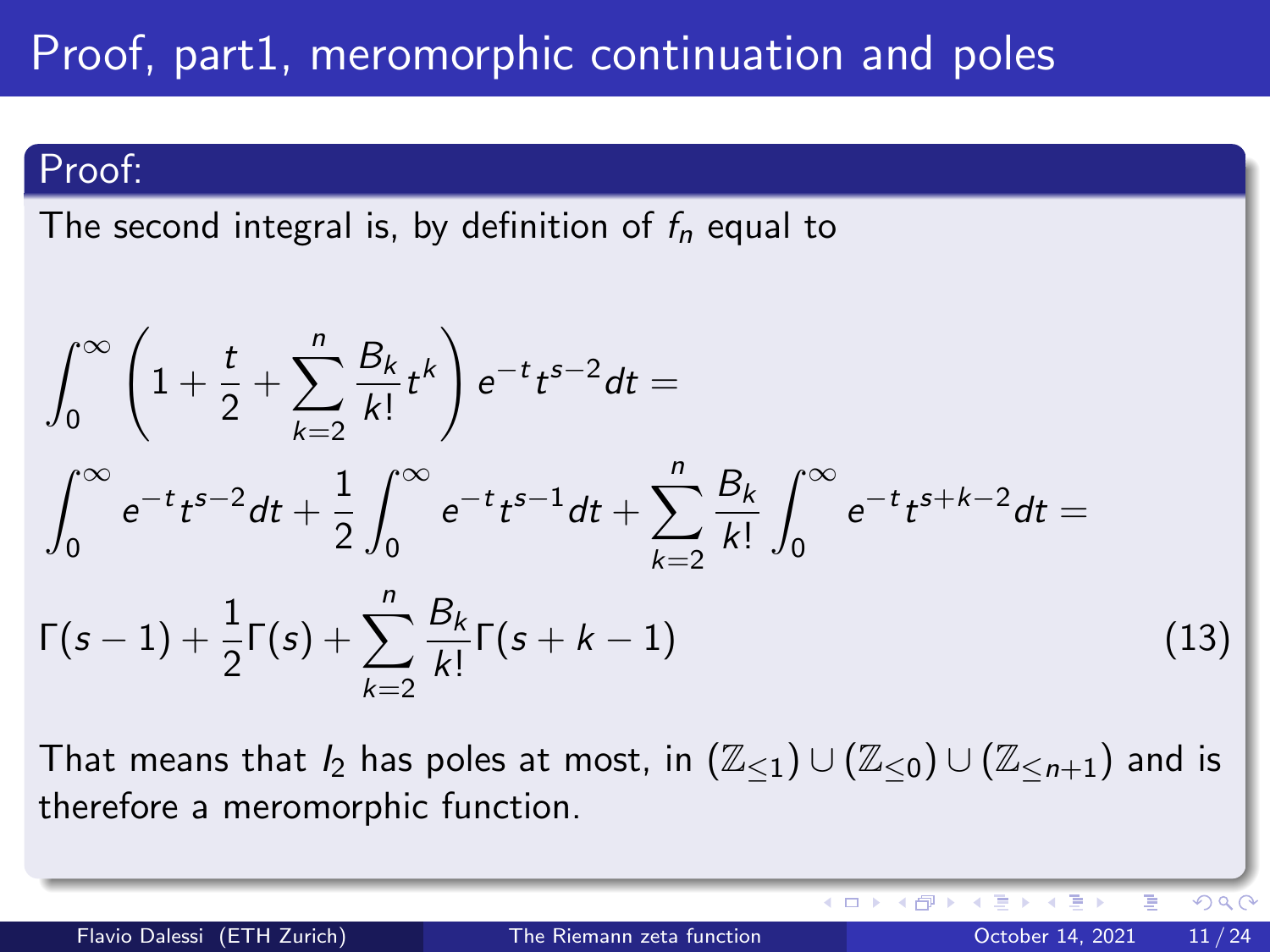## Proof, part1 meromorphic continuation and poles

#### Proof:

Therefore by  $\Gamma \cdot \zeta = I_1 + I_2$ , we get, using the functional equation for Γ:

$$
\zeta(s) = \frac{l_2(s)}{\Gamma(s)} + \frac{l_1(s)}{\Gamma(s)} \n= \frac{\Gamma(s-1)}{\Gamma(s)} + \frac{1}{2} + \sum_{k=2}^n \frac{B_k}{k!} \frac{\Gamma(s+k-1)}{\Gamma(s)} + \frac{l_1(s)}{\Gamma(s)} \n= \frac{1}{s-1} + \frac{1}{2} + \sum_{k=2}^n \frac{B_k}{k!} (s)(s+1) \cdots (s+k-2) + \frac{l_1(s)}{\Gamma(s)}
$$
\n(14)

where, knowing that  $\frac{1}{\Gamma(s)}$  is an holomorphic function and  $I_1(s)$  is holmorphic for  $\sigma > -n$ , we can deduce an equation, which is very useful to find the poles.

 $\Omega$ 

**∢ ロ ▶ ィ 何 ▶ ィ**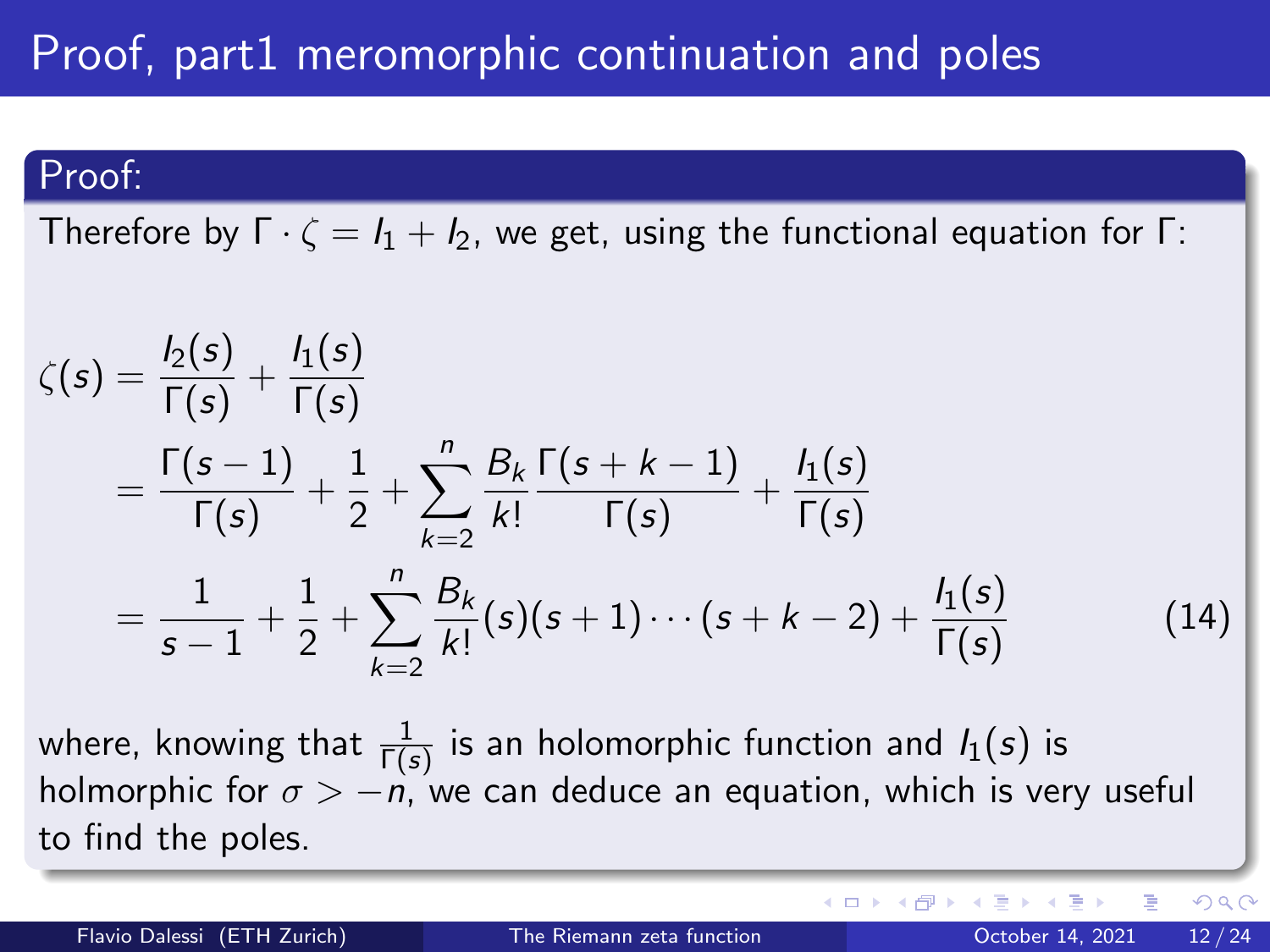### Proof:

$$
\zeta(s) - \frac{1}{s-1} = \frac{1}{2} + \sum_{k=2}^{n} \frac{B_k}{k!} (s)(s+1) \cdots (s+k-2) + \frac{I_1(s)}{\Gamma(s)}
$$
(15)

Thus the left hand side is holomorphic for  $\sigma > -n$ . But, because n was arbitrary, we can also conclude that  $\zeta(s)-\frac{1}{s-1}$  is holomorphic in the complex plane. By taking  $s = 1$  in one sees moreover that the (unique) pole of  $\zeta$  is exactly the one claimed.

つひひ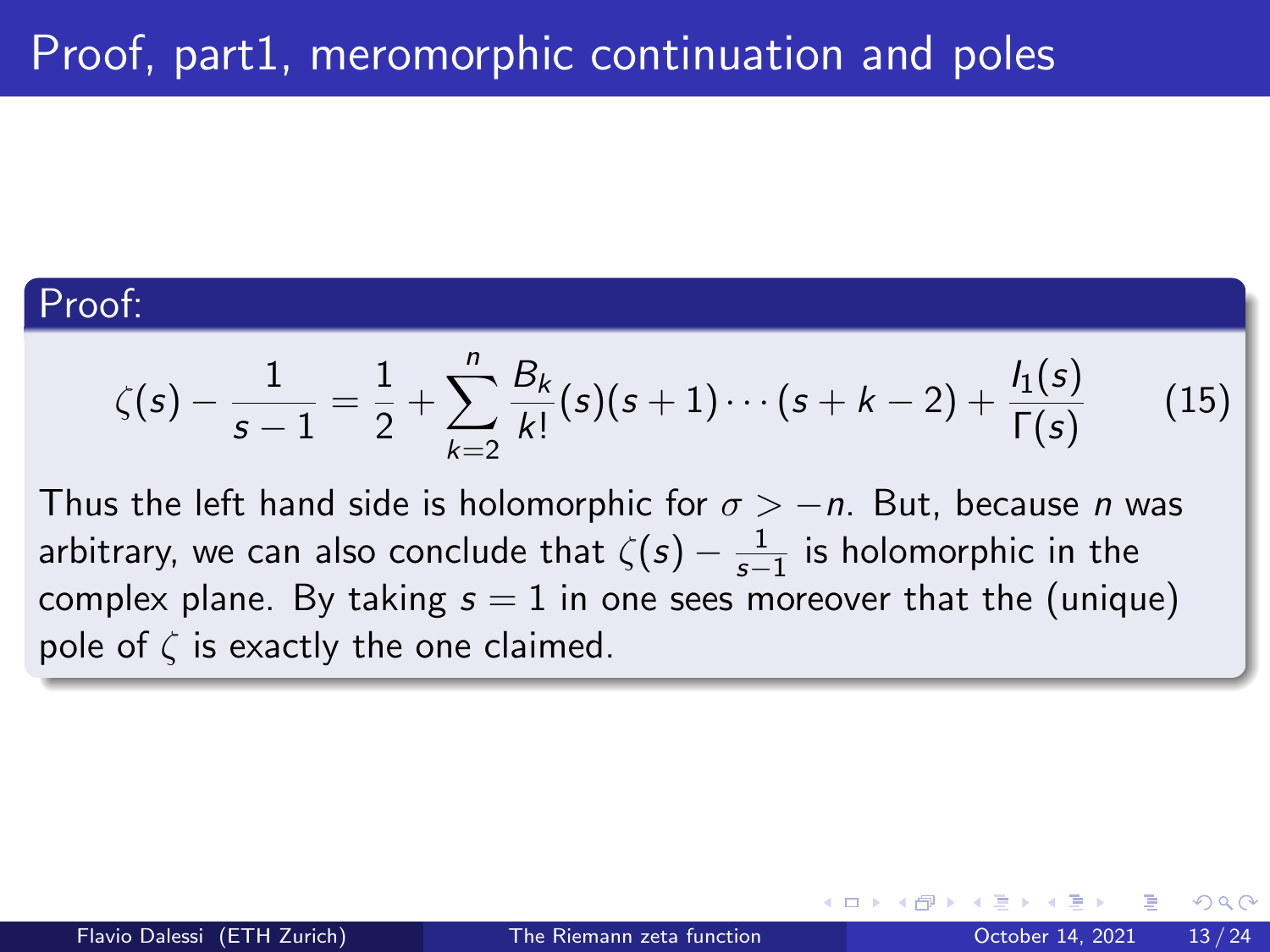#### Proof:

We choose  $s = -k \in (\mathbb{Z}_{\le 0})$  where we fix n such that  $-n < (-k) \le 0$ . Using the fact that  $\Gamma$  has poles at the points  $s \in \{0, -1, -2, ...\}$  (thus in this cases  $\frac{1}{\Gamma(s)}$  is equal to 0) and that  $I_1(s)$  is holomorphic, we get, by

$$
\zeta(s) - \frac{1}{s-1} = \frac{1}{2} + \sum_{k=2}^{n} \frac{B_k}{k!} (s)(s+1) \cdots (s+k-2) + \frac{I_1(s)}{\Gamma(s)}
$$

a useful result for  $\zeta(-k)$ 

つへへ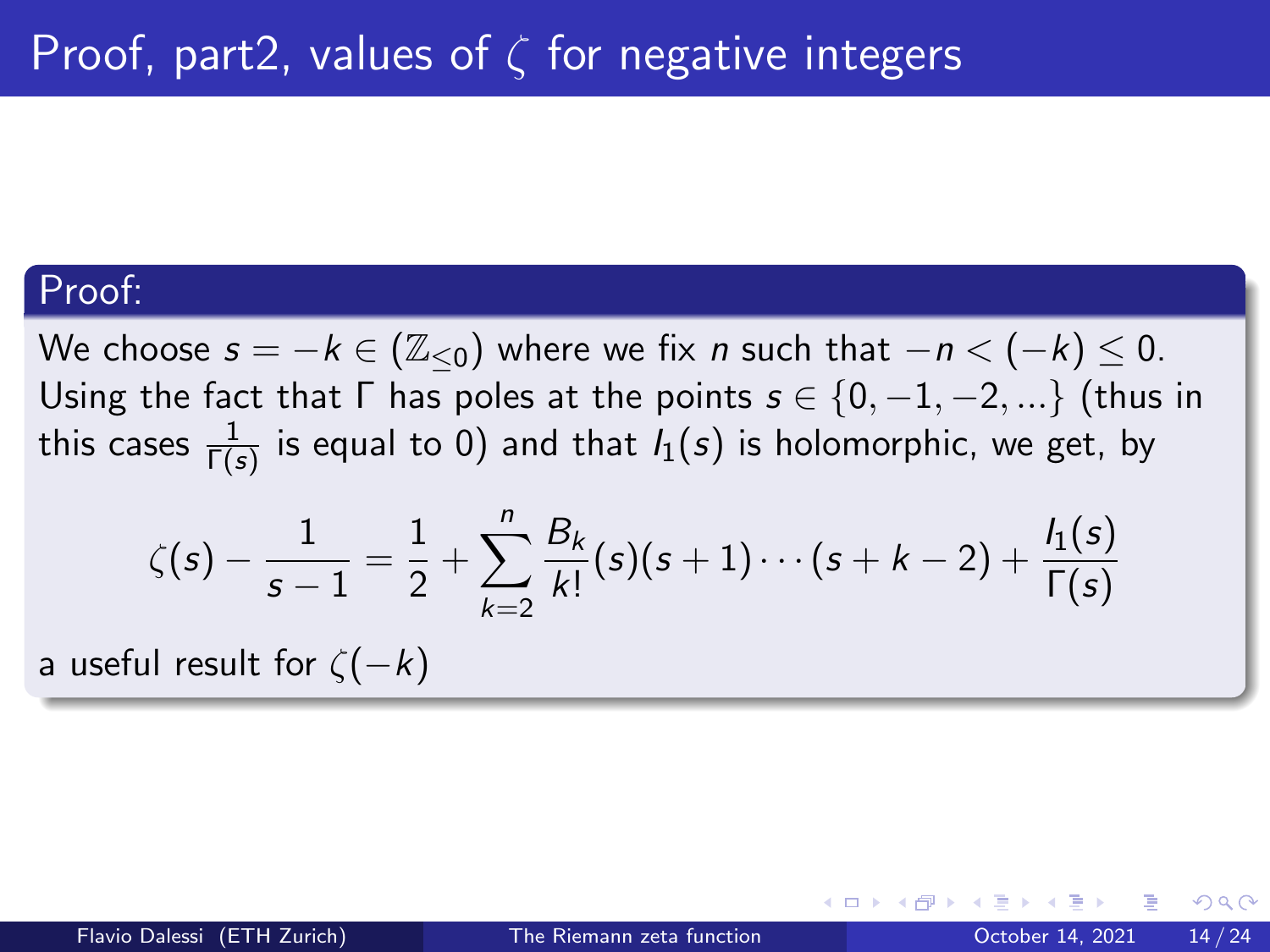## Proof, part2, values of  $\zeta$  for negative integers

### Proof:

$$
\zeta(-k) = \frac{1}{-k-1} + \frac{1}{2} + \sum_{r=2}^{n} \frac{B_r}{r!}(-k)(-k+1)\cdots(-k+r-2)
$$
  
=  $-\frac{1}{k+1} + \frac{1}{2} + \sum_{r=2}^{k+1} (-1)^{r-1} \frac{B_r}{r!} \frac{k!}{(k+1-r)!}$   
=  $-\frac{1}{k+1} + \frac{1}{2} + \sum_{r=2}^{k+1} \frac{-B_r}{r!} \frac{1}{k+1} \frac{(k+1)!}{(k+1-r)!r!}$   
=  $-\frac{1}{k+1} \sum_{r=0}^{k+1} {k+1 \choose r} B_r$   
=  $-\frac{B_{k+1}}{k+1}$ 

(16)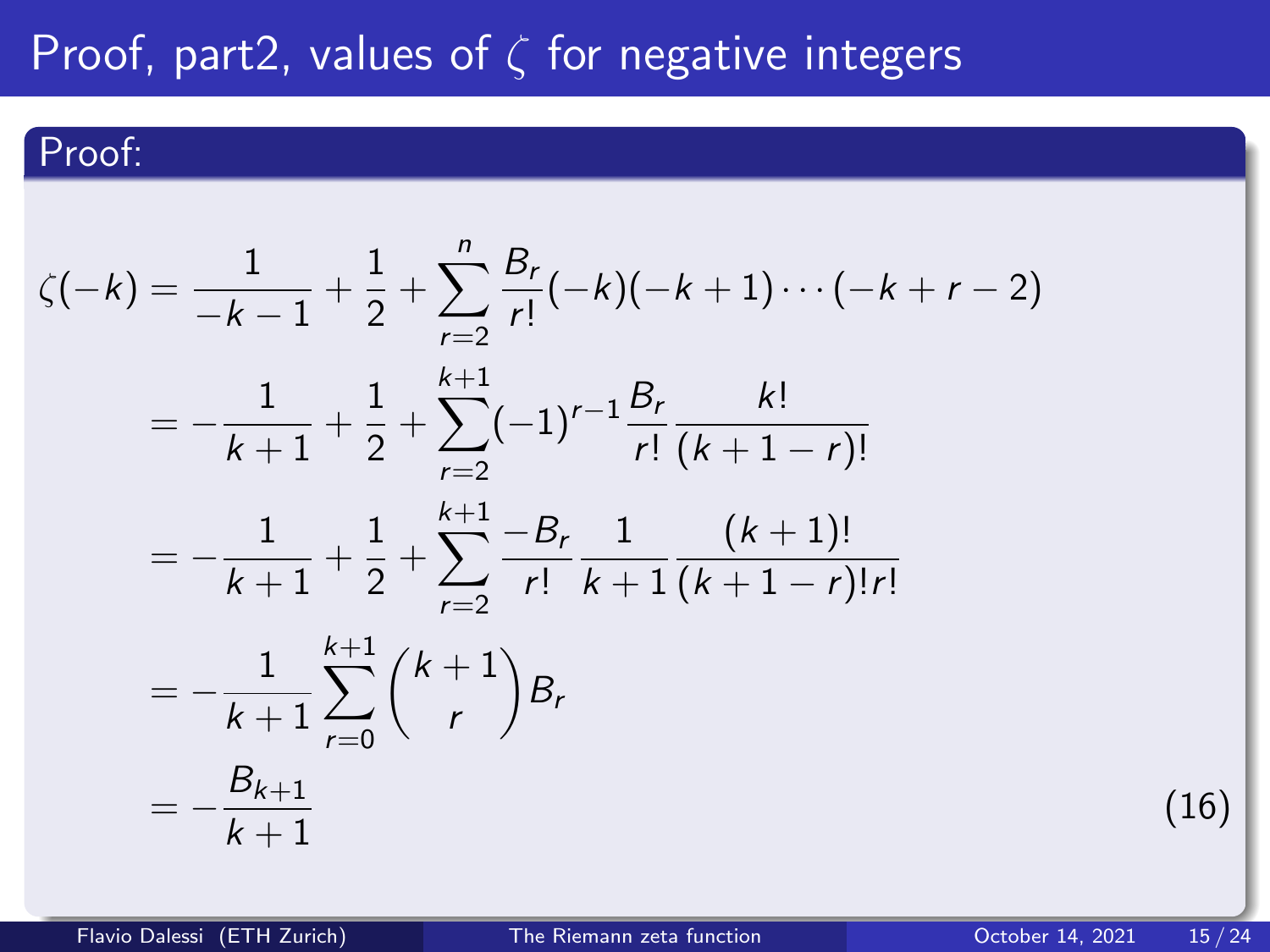# <span id="page-16-0"></span>Proof, Part 3, values of  $\zeta$  for positive odd integers

### Proof:

We look now for  $\zeta(2n)$ ,  $n \in \mathbb{N}$ .

For the next computation we will use two useful equalities concerning the Γ-function

<span id="page-16-3"></span>
$$
\Gamma(s)\Gamma(1-s) = \frac{\pi}{\sin(\pi s)}\tag{17}
$$

<span id="page-16-4"></span>
$$
\log(\Gamma(1+s)) = -\gamma s + \frac{\zeta(2)}{2}s^2 - \frac{\zeta(3)}{3}s^3 + \cdots \qquad |s| < 1 \qquad (18)
$$

and the facts that

<span id="page-16-1"></span>
$$
\frac{x}{\tan(x)} = ix \frac{\cos(x) + i \cdot \sin(x) + \cos(x) - i \cdot \sin(x)}{\cos(x) + i \cdot \sin(x) - \cos(x) + i \cdot \sin(x)} = ix \frac{e^{ix} + e^{-ix}}{e^{ix} - e^{-ix}} \tag{19}
$$

<span id="page-16-2"></span>
$$
\frac{s}{2}\frac{d}{ds}\log\left(\frac{\pi s}{\sin(\pi s)}\right)=\frac{s}{2}\frac{\sin(\pi s)}{(\pi s)}\left(\frac{\pi \sin(\pi s)-\pi^2 s\cdot \cos(\pi s)}{\sin^2(\pi s)}\right)=\frac{1}{2}\left(1-\frac{\pi s}{\tan(\pi s)}\right). (20)
$$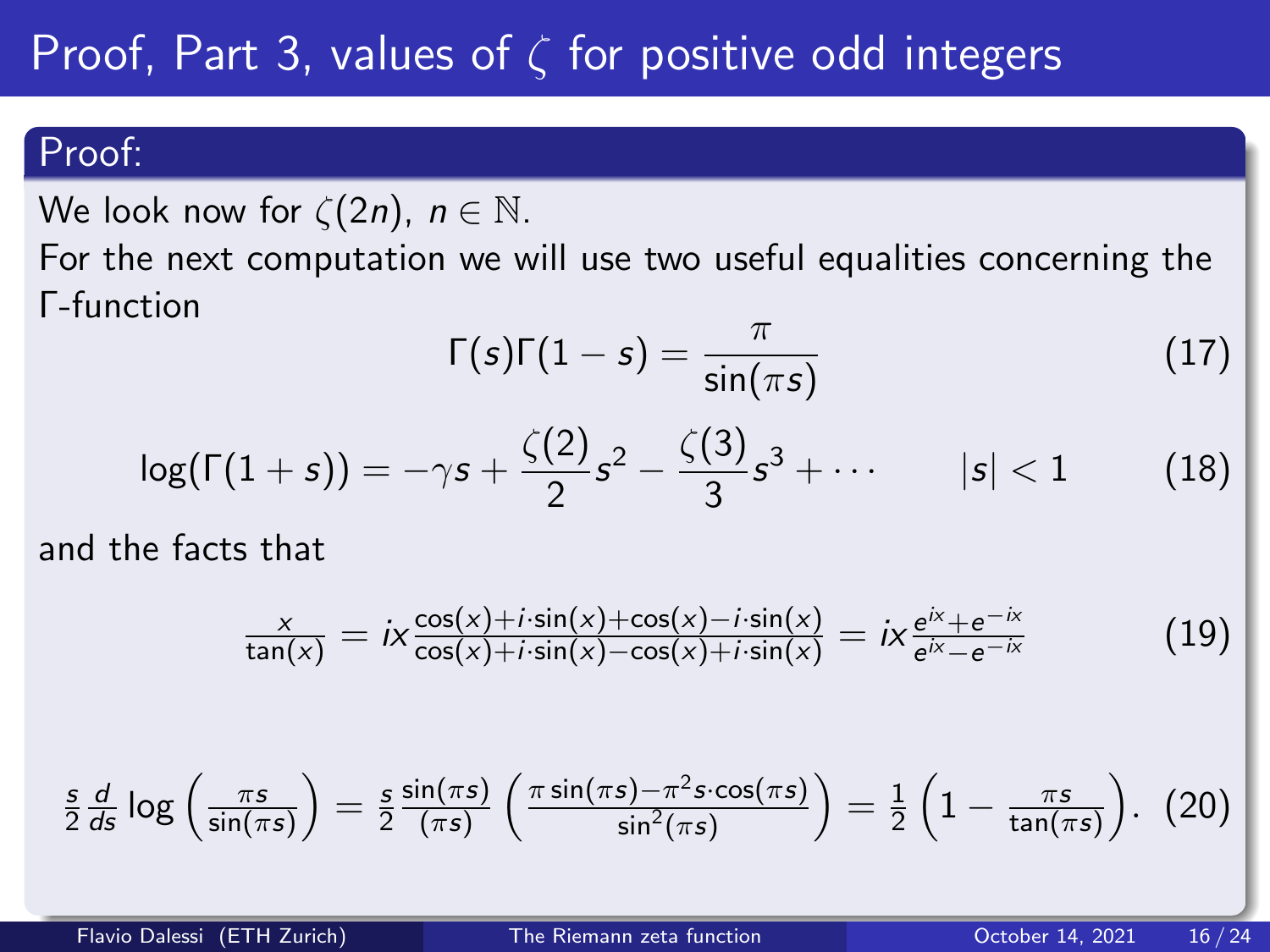## Proof, Part 3, values of  $\zeta$  for positive odd integers

#### Proof:

Then if we take the series (for  $|s| < 1$ )

$$
\sum_{n=1}^{\infty} \frac{(-1)^{n-1} 2^{2n-1} \pi^{2n} B_{2n}}{(2n)!} s^{2n} = -\frac{1}{2} \left( \frac{2\pi i s}{e^{2\pi i s} - 1} - 1 + \frac{2\pi i s}{2} \right)
$$
  

$$
= \frac{1}{2} - \frac{\pi i s}{2} \frac{e^{\pi i s} + e^{-\pi i s}}{e^{\pi i s} - e^{-\pi i s}}
$$
  

$$
= \frac{1}{2} \left( 1 - \frac{\pi s}{\tan(\pi s)} \right)
$$
  

$$
= \frac{s}{2} \frac{d}{ds} \log \left( \frac{\pi s}{\sin(\pi s)} \right)
$$
  

$$
= \frac{s}{2} \frac{d}{ds} \log \left( \Gamma(1+s) \Gamma(1-s) \right)
$$
  

$$
= \frac{s}{2} \frac{d}{ds} \left( \zeta(2) s^2 + \frac{\zeta(4)}{2} s^4 + \cdots \right)
$$

Flavio Dalessi (ETH Zurich) [The Riemann zeta function](#page-0-0) October 14, 2021 17 / 24

(21)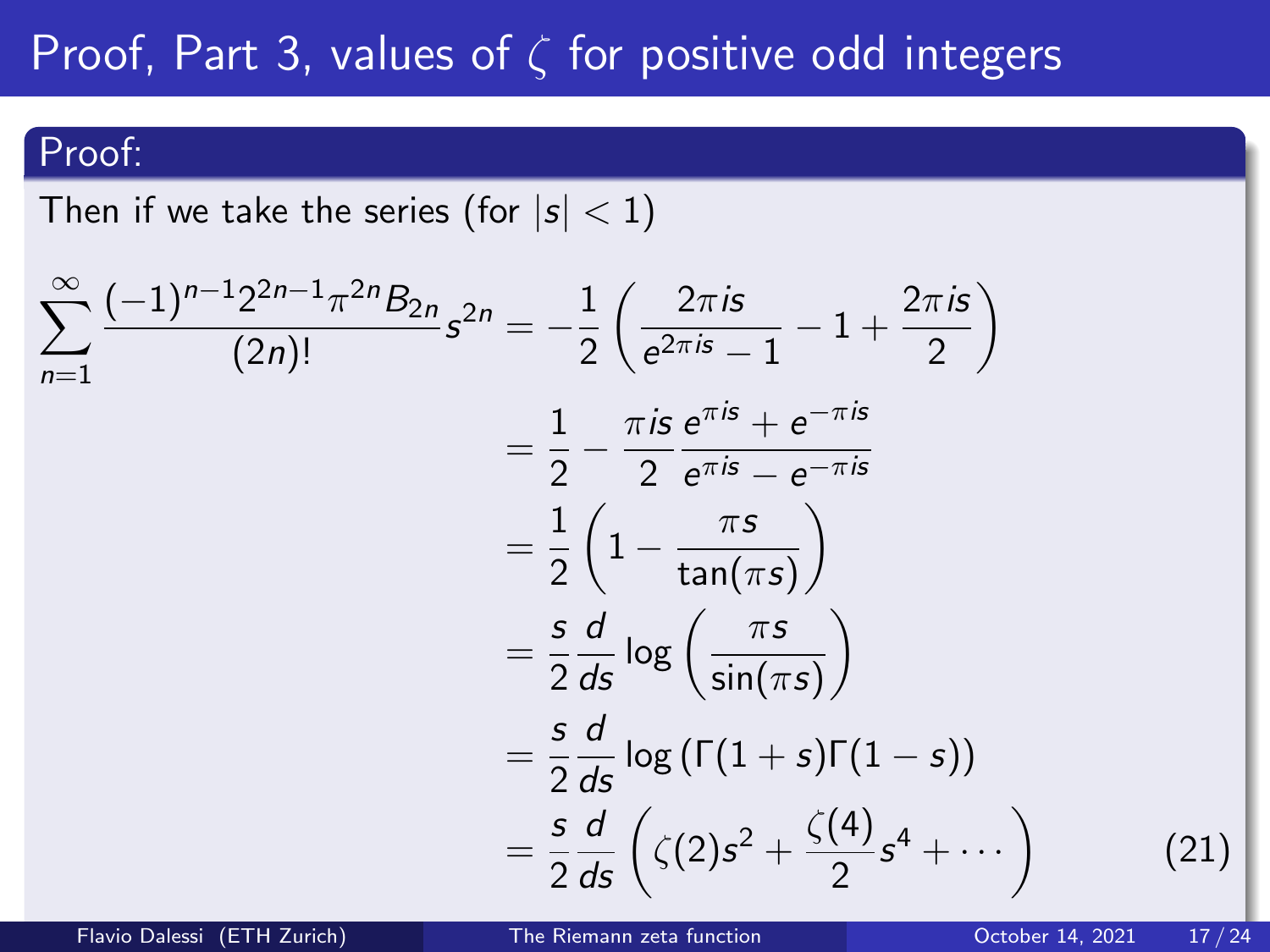#### Proof:

Thus we get the equality

$$
\sum_{n=1}^{\infty} \frac{(-1)^{n-1} 2^{2n-1} \pi^{2n} B_{2n}}{(2n)!} s^{2n} = \sum_{n=1}^{\infty} \zeta(2n) \cdot s^{2n} \tag{22}
$$

(where we used, in the order, the properites  $(3)$ , with  $t = 2\pi i s$ , and then  $(19)$ ,  $(20)$ ,  $(17)$ ,  $(18)$ ).

Therefore the proof of the third part, and consequently the whole theorem, is concluded.  $\square$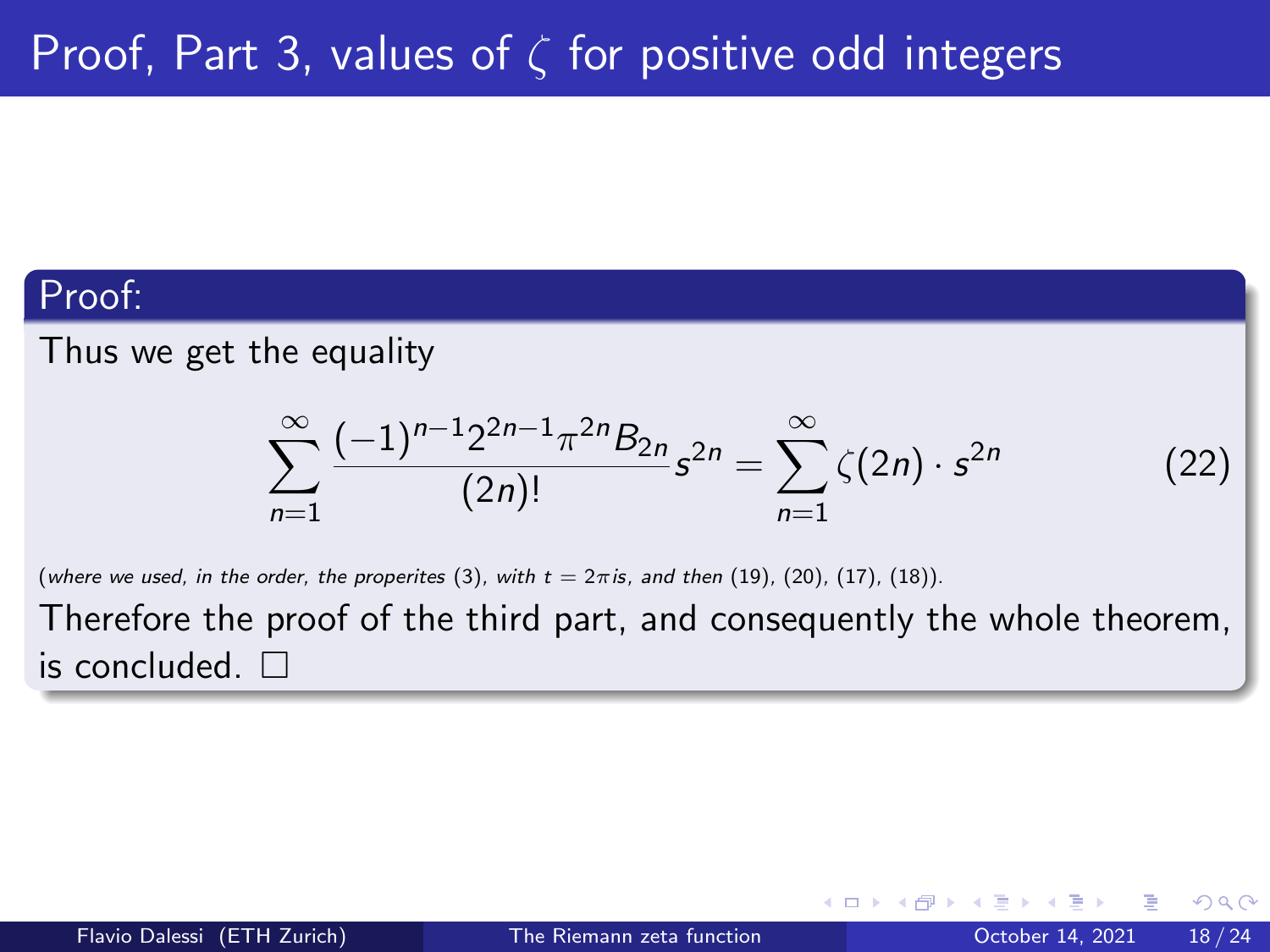One notice that the values of  $\zeta(2n)$  and  $\zeta(1-2n)$  are similar, in the sense that both contains the same Bernoulli numbers. Therefore it make sense to look for a relation between  $\zeta(s)$  and  $\zeta(1-s)$ . In this sense we have

$$
\zeta(1-2n)=-\frac{B_{2n}}{2n} \qquad \text{and} \qquad \zeta(2n)=\frac{(-1)^{n-1}2^{2n-1}\pi^{2n}B_{2n}}{(2n)!} \qquad (23)
$$

we get, by  $\zeta(-2\mathbb{N})=0$ 

$$
\frac{2^{k-1}\pi^k}{(k-1)!}\zeta(1-k) = \begin{cases} (-1)^{\frac{k}{2}}\zeta(k) & k > 0, \text{ even} \\ 0 & k > 1, \text{ odd} \end{cases}
$$
 (24)

つへへ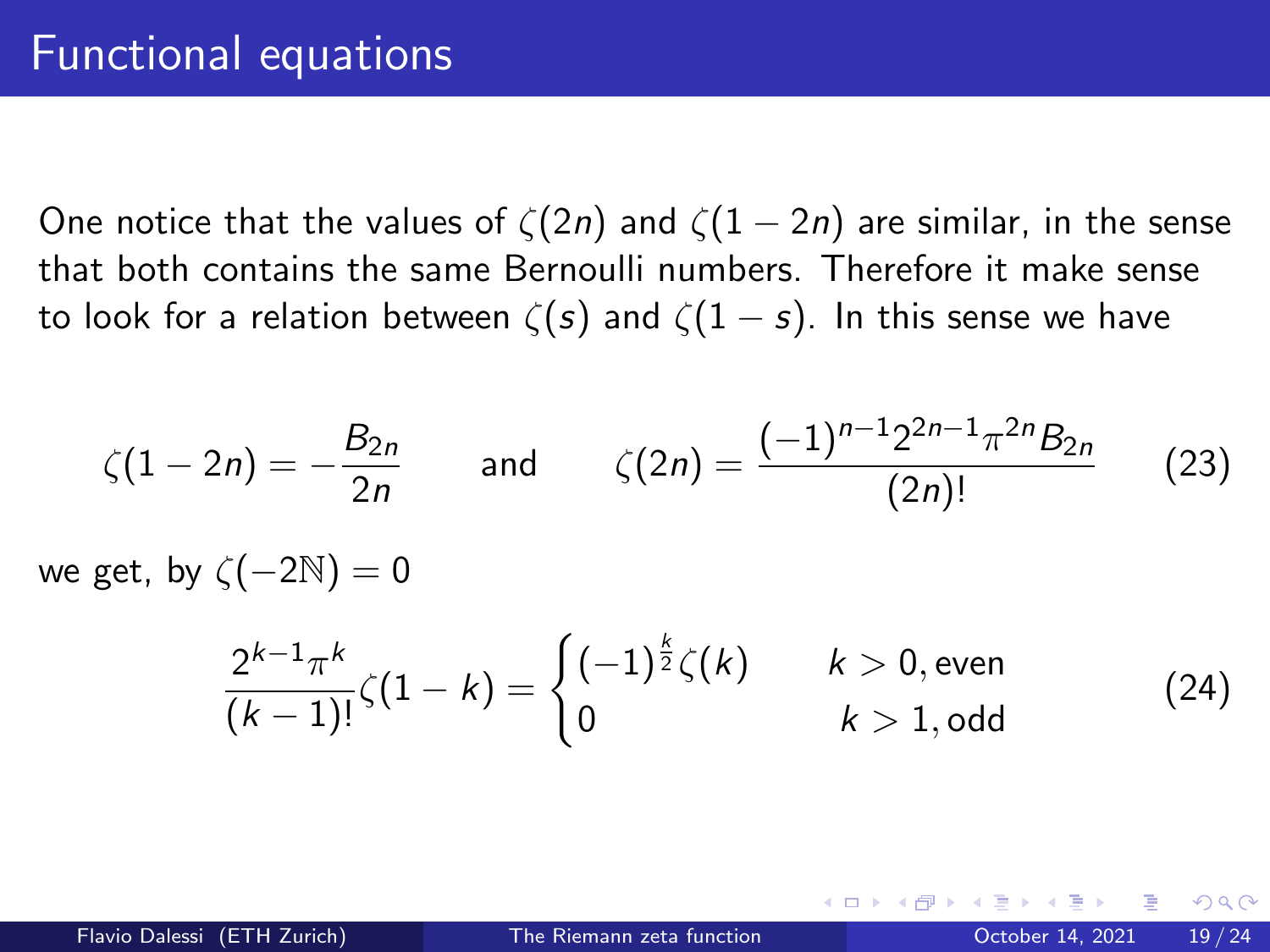### Functional equations

$$
\frac{2^{k-1}\pi^k}{(k-1)!}\zeta(1-k) = \begin{cases} (-1)^{\frac{k}{2}}\zeta(k) & k > 0, \text{even} \\ 0 & k > 1, \text{odd} \end{cases}
$$
(25)

To interpolate everything we take, as a natural choice, for  $k \rightarrow (k-1)!$ the Γ-function and for

$$
k \to \begin{cases} (-1)^{\frac{k}{2}} & k \text{ even} \\ 0 & k \text{ odd} \end{cases}
$$

the function cos $(\frac{\pi k}{2})$ . That leads to the relation

<span id="page-20-0"></span>
$$
\frac{2^{s-1}\pi^s}{\Gamma(s)} \cdot \zeta(1-s) = \cos(\frac{\pi s}{2}) \cdot \zeta(s) \tag{26}
$$

 $\Omega$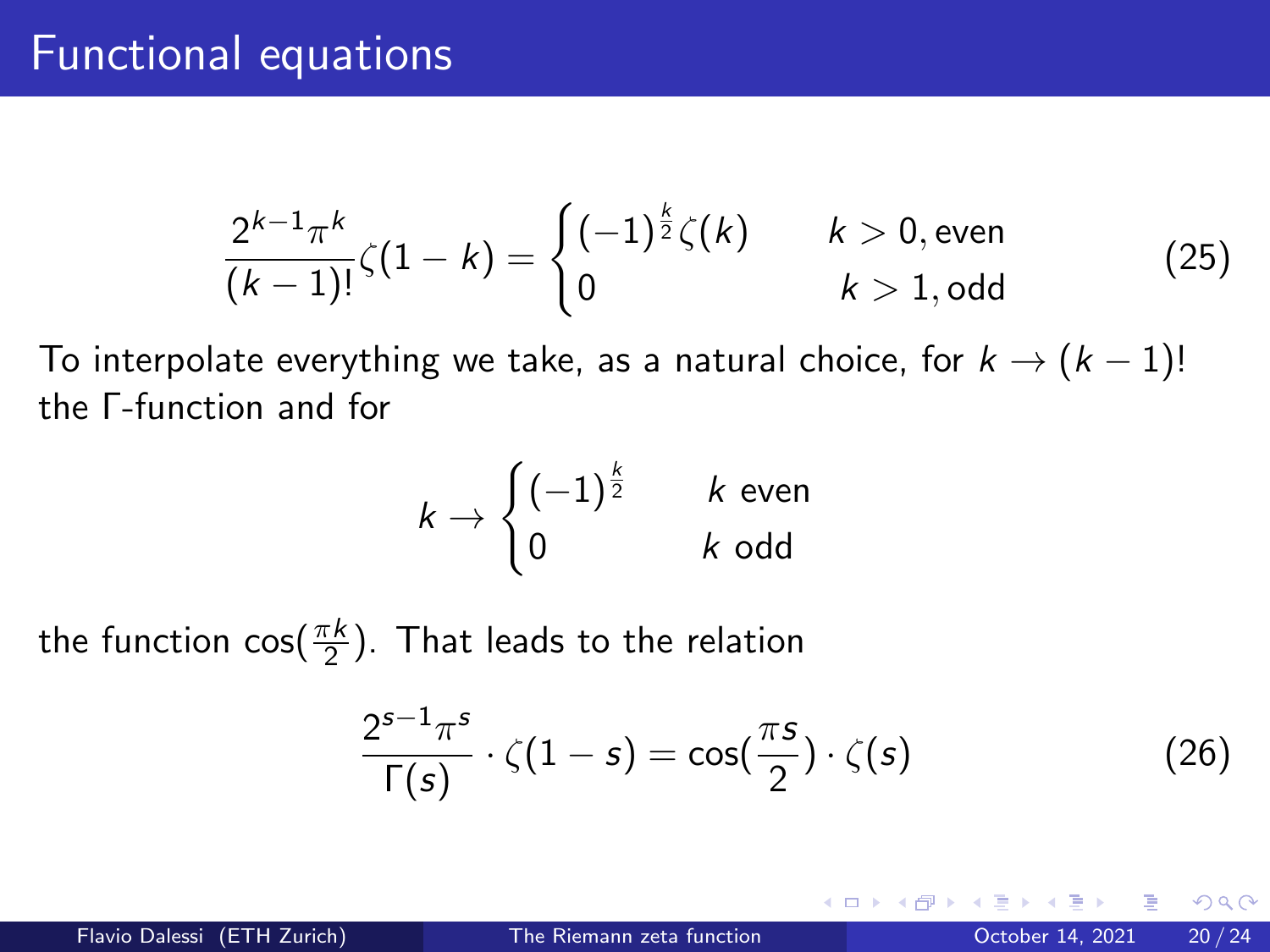To analyse the zeros of  $\zeta$  it's very useful to rewrite [\(26\)](#page-20-0) in a symmetric form. To do that we need

$$
\Gamma(s)\Gamma(1-s) = \frac{\pi}{\sin(\pi s)}
$$
(27)  

$$
\Gamma\left(\frac{s}{2}\right)\Gamma\left(\frac{s+1}{2}\right) = 2^{1-s}\sqrt{\pi} \cdot \Gamma(s)
$$
(28)  

$$
\Gamma\left(\frac{\pi s}{2}\right) = \frac{\pi}{\sqrt{1-s}} \cdot \Gamma\left(\frac{s+1}{2}\right)
$$
(29)

$$
\cos\left(\frac{\pi S}{2}\right) = \sin\left(\frac{\pi s}{2} + \frac{\pi}{2}\right) = \sin\left(\pi \frac{s+1}{2}\right) \tag{29}
$$

4 D F

 $QQ$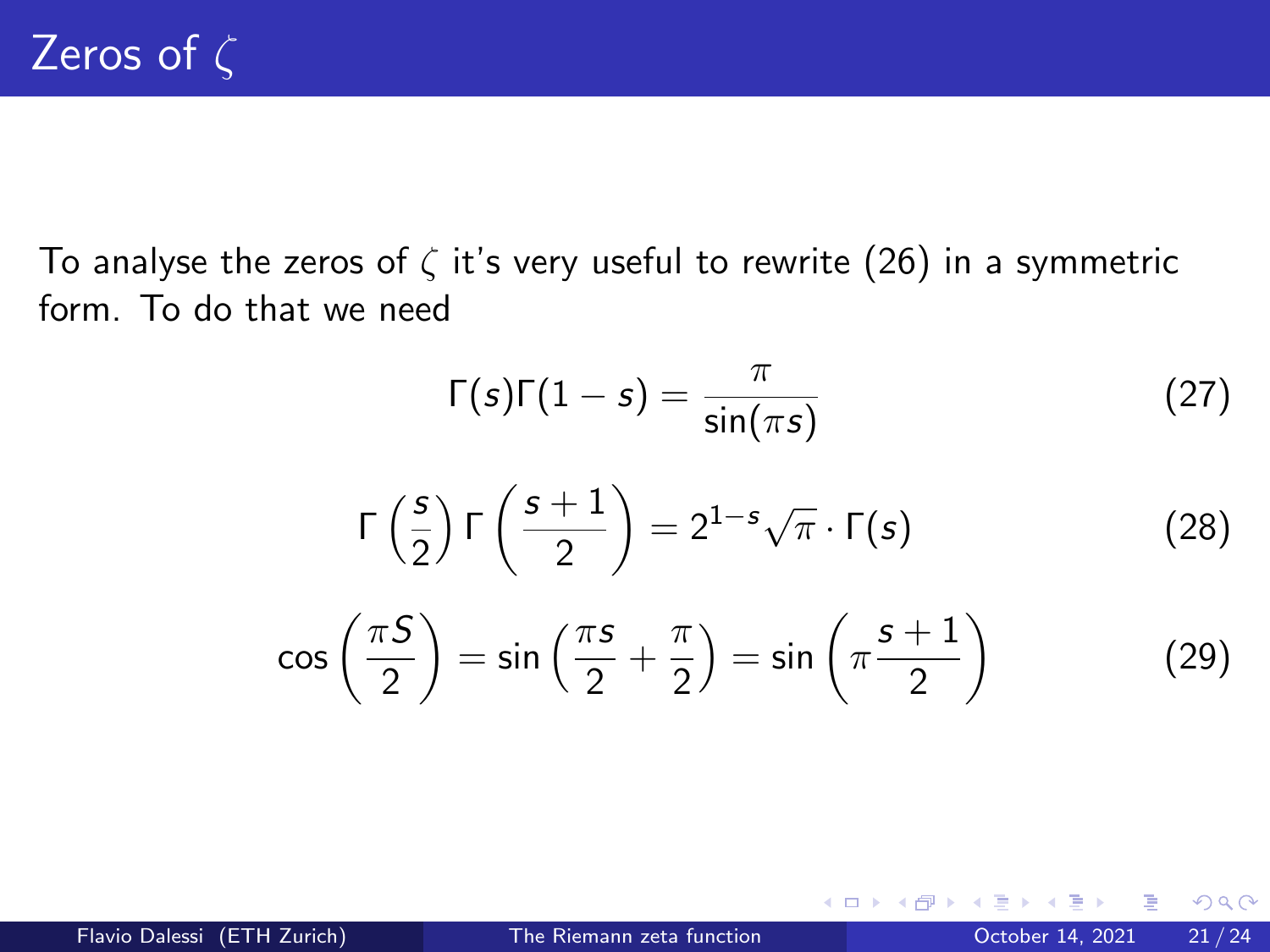## Zeros of  $\zeta$

### leading thus to

$$
\frac{2^{s-1}\pi^s}{\Gamma(s)} \cdot \zeta(1-s) = \sin(\pi \frac{s+1}{2}) \cdot \zeta(s)
$$

$$
\frac{\pi}{\sin(\pi \frac{s+1}{2})} \cdot \frac{2^{s-1}\pi^{s-1}}{\Gamma(s)} \cdot \zeta(1-s) = \zeta(s)
$$

$$
2^{s-1}\pi^{s-1} \frac{\Gamma(\frac{s+1}{2})\Gamma(1-\frac{s+1}{2})}{\Gamma(s)} \cdot \zeta(1-s) = \zeta(s)
$$

$$
\pi^{s-\frac{1}{2}} \cdot \Gamma(\frac{1-s}{2}) \cdot \zeta(1-s) = \zeta(s) \cdot \Gamma(\frac{s}{2})
$$

$$
\pi^{-\frac{1-s}{2}} \Gamma(\frac{1-s}{2}) \cdot \zeta(1-s) = \pi^{-\frac{s}{2}} \cdot \Gamma(\frac{s}{2}) \cdot \zeta(s)
$$

 $\mathbf{d}$ 

э D.

**K ロ ▶ K 母 ▶ K** 

重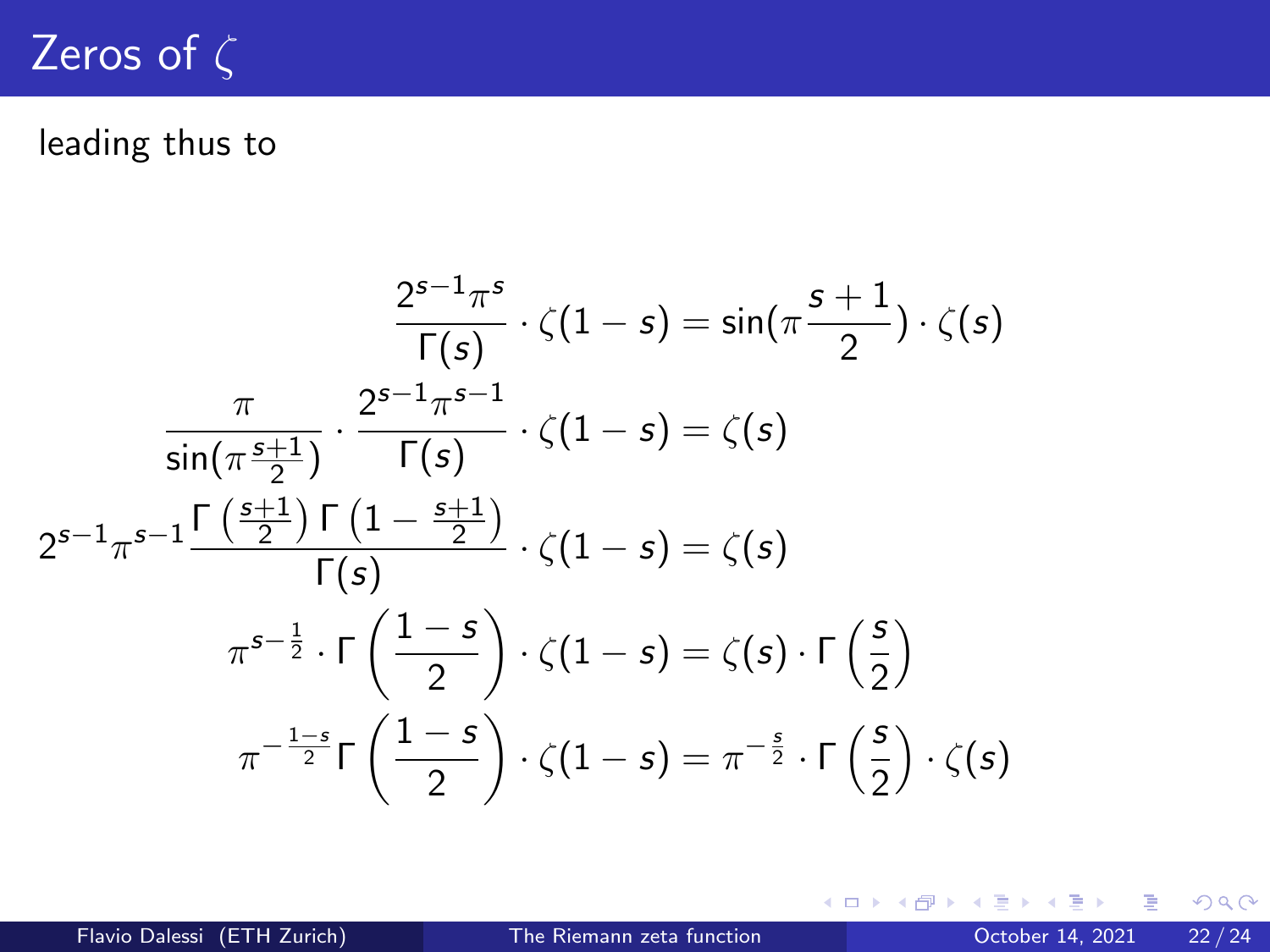Let's now analyse this equation for different sigmas.

$$
\pi^{-\frac{s}{2}} \cdot \Gamma\left(\frac{s}{2}\right) \cdot \zeta(s) = \pi^{-\frac{1-s}{2}} \Gamma\left(\frac{1-s}{2}\right) \cdot \zeta(1-s) \tag{30}
$$

 $\bullet$   $\sigma > 1$ 

 $\sum \frac{1}{n^2}$ Then the left part is different from zero because of  $\zeta$  being equal  $\frac{1}{n^s}$  and  $\Gamma$  unequal zero.

 $\bullet$   $\sigma$  < 0

In this case is the right hand side finite and unequal zero and therefore the zeros of  $\zeta(s)$  have to be exactly where the poles of  $Γ\left(\frac{s}{2}\right)$  $(\frac{s}{2})$  are, hence  $s = -2, -4, -6, \cdots$ .

つひい